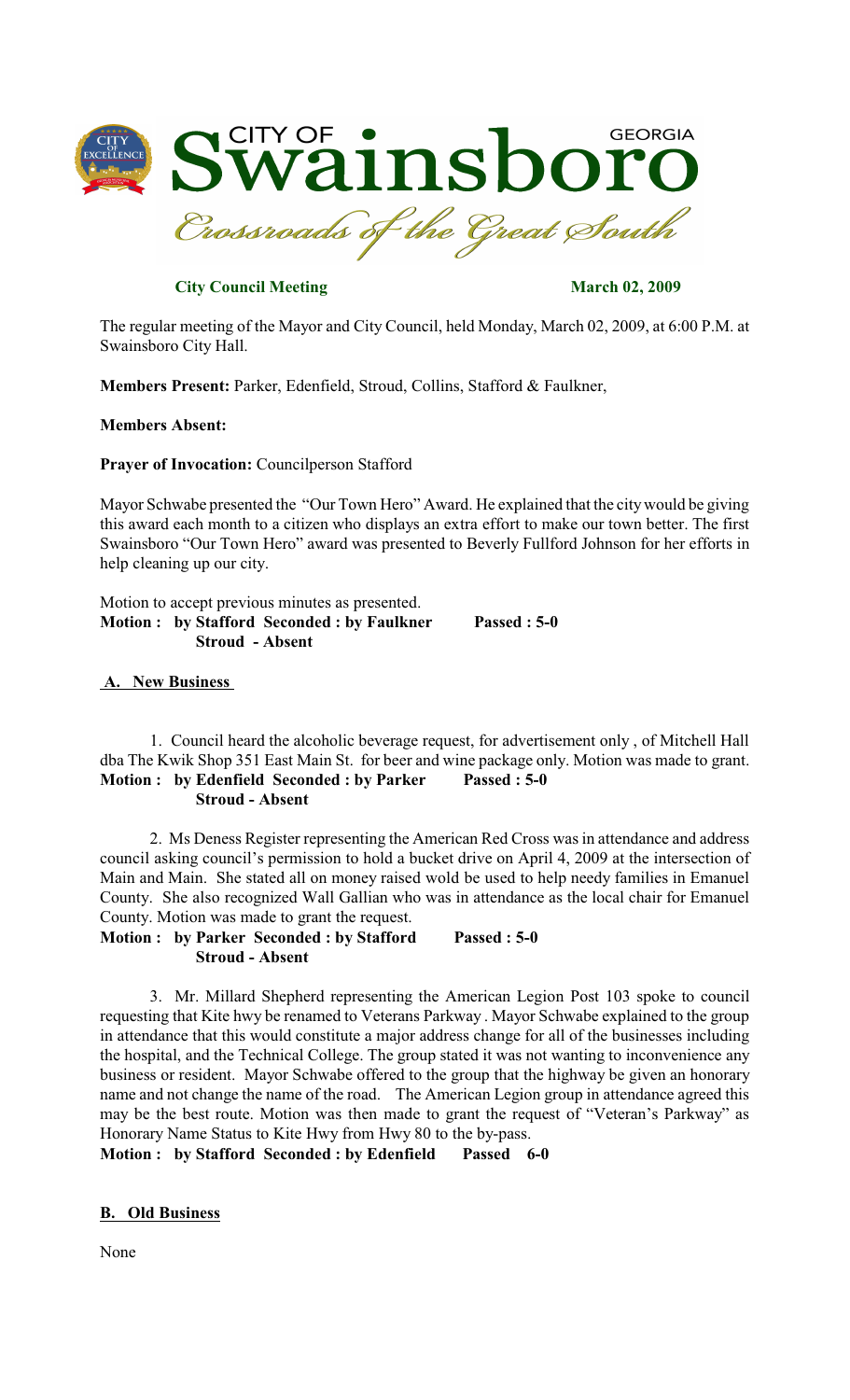#### **C. Committee Reports**

**Police:** Councilperson Stafford presented the Police Report for review of council.

Councilperson Stafford presented a bid for a new police car. Council then decided to rebid the car with anticipation of getting more bids. Motion was then made to give Councilperson Stafford the authority to purchase the low bid, that meets the specification, after bids are obtained. Motion was made to rebid.

**Motion : by Stroud Seconded : by Edenfield Passed : 5-1 Parker - Objected** 

**Building and Safety**: Councilperson Faulkner had no report .

**Executive:** No Report

**Public Works:** Councilperson Collins reported everything routine.

Councilperson Collins presented a request for the purchase for a new bulldozer from OMI. The cost of the bulldozer is \$85,800 less the trade in value of \$17,500 for a net of \$68,300. The bulldozer will be financed with Yancey Brothers Gov't Financing of 5 annual payments of approx. \$15,106, at a rate of 3.45% interest with the first payment due one year from the contract signing. This contract with conclude with a \$1.00 purchase option due at lease end. Motion was made to enter into this lease with Yancy Brothers for the purchase of the bulldozer. **Motion : by Collins Seconded : by Faulkner Passed 6-0**

**Recycle:** Councilperson Collins reported everything routine.

**Fire :** Councilperson Parker reported everything routine.

**Recreation:** Councilperson Stroud reported everything routine.

**Airport:** Routine

Water & WW: Councilperson Edenfield reported everything routine.

**Downtown Development** - Anthony Faris approached council on behalf of the Eastwood Church of God requesting that Roger Shaw St. and portions of Green St. be closed for a car show on July 4, 2009. This would be Saturday and the car show would last all day. Council asked if any of the merchants objected to the closing. Mr. Faris stated he would check with them and report any objection. Motion was then made to grant the closure request if no merchants objected.

# **Motion : by Edenfield Seconded : by Stafford Passed : 6-0**

DDA Director Faris invited the mayor and council to the unveiling of the City's new website tonight. It will be held at 114 West Main Restaurant and there will be refreshments and live entertainment.

**Administrative:** Administrator Lawson had no report.

**Mayor** : Mayor Schwabe invited all of the council to the I-16 Industrial Park ribbon cutting Wednesday.

Mayor Schwabe announced that Councilperson Edenfield has been appointed to the Governor's Water Commission for the Altamaha District.

Mayor Schwabe reminded the council about the Eggs and Issues Breakfast at the Emanuel Medical Center this Saturday.

Mayor Schwabe requested an Executive Session to discuss a land acquisition. Motion to enter Executive session

**Motion : by Stafford Seconded : by Edenfield Roll call all in favor**